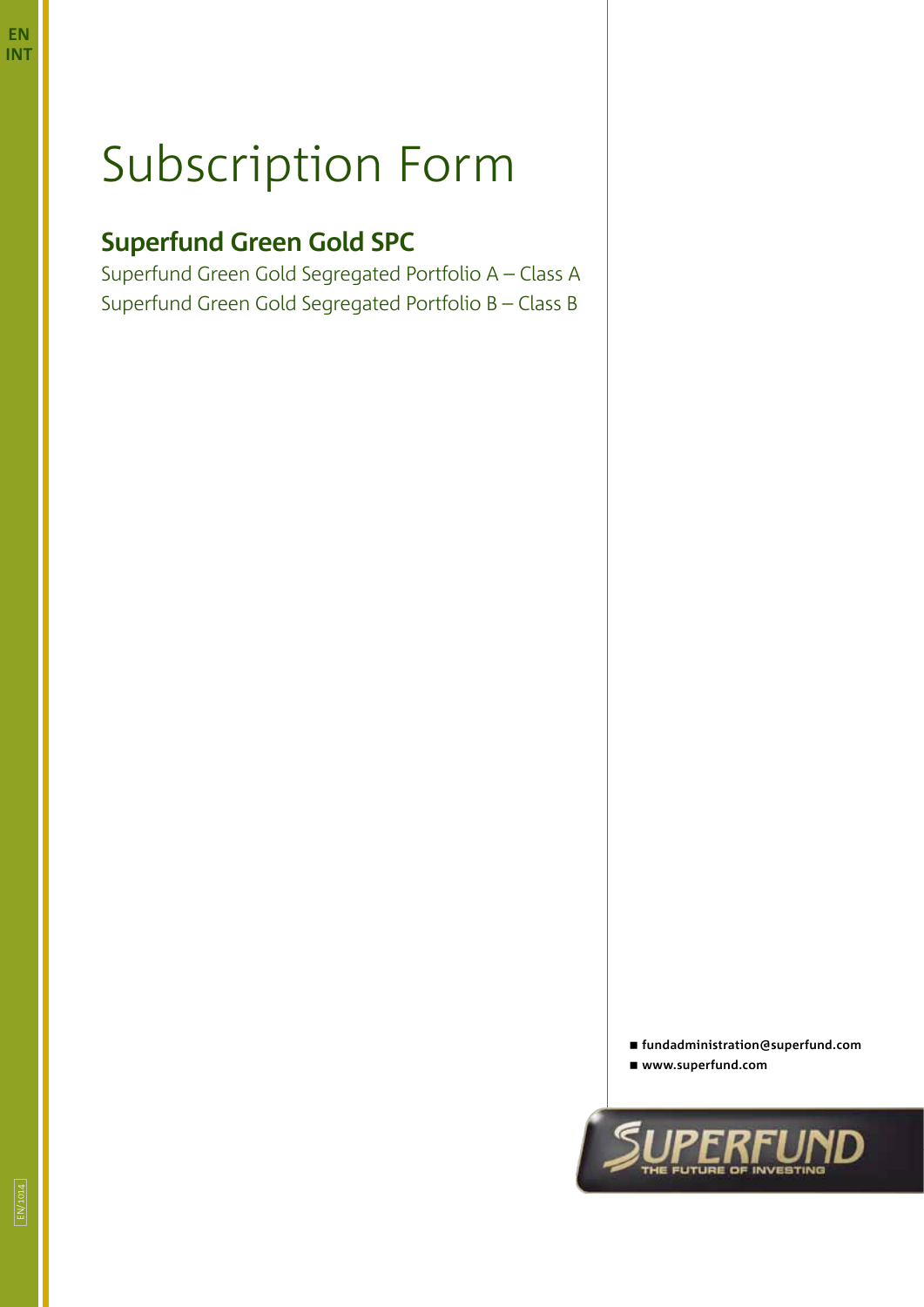## **HOW TO COMPLETE THE SUBSCRIPTION FORM**

 **Subsequent subscription:** For subsequent subscriptions the required documents (as stated in Section 2 of the Due Diligence Requirements for Subscribers) have to be provided in case of changes regarding the data or the bank account details of the applicants.

## **DATA**

- **First applicant:** If just one applicant subscribes for shares of Superfund Green Gold SPC, only the fields for the first applicant need to be completed.
- **Second (joint) applicant:** If the subscription includes a second applicant (joint account), please indicate your personal data in the fields for the first applicant and the data of the second applicant in the fields for the second applicant.

Please note: In case of two applicants, the transaction authority is joint. Full Due Diligence Requirements as set out in Section 2.2. of the Anti-Money Laundering Regulations will be applied for the second applicant if the subscription amount is transferred from an account in the name of the first applicant.

**Mailing address:** Please only fill in your mailing address if it differs from the residence address as indicated above.

## **BANK ACCOUNT DETAILS**

Subscriptions are payable by wire transfer (MT103 or equivalent) in USD/EUR. Any payment by swift or wire transfer must be payable to the registrar or its appointed agent, noting the reference "SUPERFUND GREEN GOLD SEGREGATED PORTFOLIO A/B - CLASS A/B (USD)". THE NAME(S) OF THE HOLDER(S) ON THE ORIGINATING BANK ACCOUNT FOR THE SUBSCRIPTION FUNDS MUST BE THE SAME AS THE APPLICANT(S), OTHERWISE THE SUBSCRIPTION WILL NOT BE ACCEPTED.

## **Application for shares – Minimum investment**

| <b>Minimum Investment Sum</b>                               | Initial Subscription | <b>Subsequent Subscriptions</b> |
|-------------------------------------------------------------|----------------------|---------------------------------|
| Superfund Green Gold Segregated Portfolio A - Class A (USD) | 5.000 USD            | 5.000 USD                       |
| Superfund Green Gold Segregated Portfolio B - Class B (USD) | 50.000 USD           | 5.000 USD                       |

Please select only one class of shares (A or B). A separate application form must be used for each class of shares. **IMPORTANT!** For class A and B shares the subscription charge (sales fee) is up to 7%. Example: To make an investment of USD 5,000, you must pay an

## **SUBSCRIPTION DATES**

Application requests, all necessary documents and payment for the purchase of shares must be received by the administrator no later than one business day prior to the relevant subscription day, or such other date determined by the directors. Please contact the relevant Superfund office for the next subscription day.

The subscription day is normally the first business day after each valuation day. The valuation day is normally the last business day before each Wednesday of every week. However, in the last week of each month, the valuation day is the last business day of the month.

## **NECESSARY DOCUMENTS**

**The following documents have to be received by the administrator no later than one business day prior to the subscription day:** 

(In the case of subscriptions sent by fax, the original completed and signed subscription form has to be sent on promptly.

- 1) **The signed original of this subscription form.**
- 2) **A certified copy of a valid identification (identity card or passport) from each applicant.**

additional subscription charge of USD 350 and thus the total amount to be transferred is USD 5,350.

- 3) **A certified copy of a proof of address (utility bill, rates bill, bank statement, tax form)**
- 4) **The original of the completed Investment Analysis Form/Investment Profile (only applicable for citizens of the European Economic Area)**
- 5) **Risk Considertion form**
- 6) **Self certification form**

## **REDEMPTION OF SHARES**

To initiate a redemption, a formal request for the redemption of shares must be received by the administrator at least one business day before the relevant redemption day, or such other date determined by the directors. The redemption request must be sent by fax (original to follow by registered mail) at the liability of the shareholder. In respect of class A and B shares, where redemptions are made within twelve (12) months of initial subscription, a redemption charge of two percent (2%) of the redemption price will be charged. Redemptions will not be processed until all original subscription applications and redemption requests have been received by the administrator.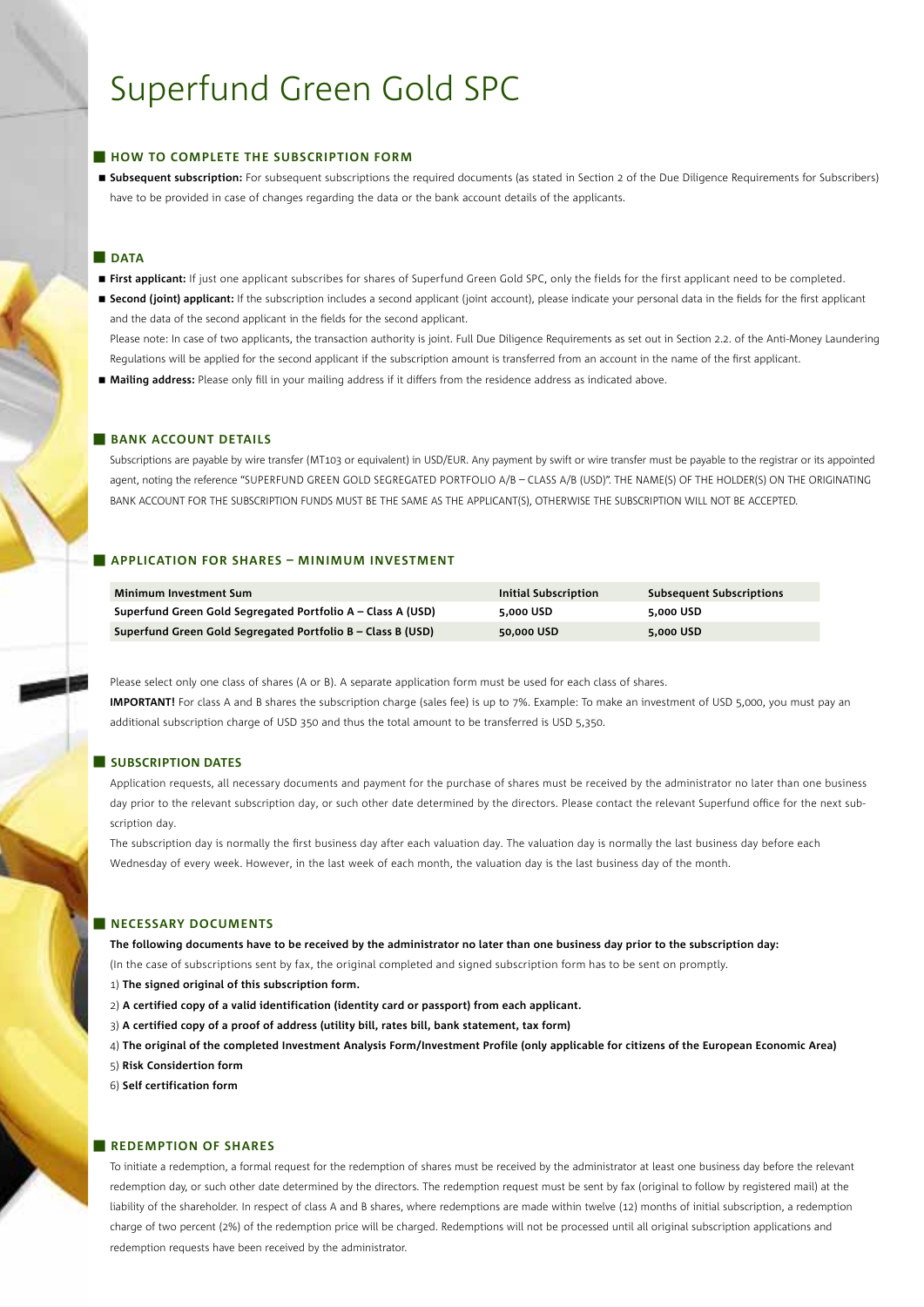*Please fill in the subscription form legibly. Please read the terms of the Offering Memorandum.*

## **SUBSCRIPTION FORM**

**1 2** □ Initial subscription □ Subsequent subscription: Holder ID **data First applicant First applicant G** Ms. **q** Ms. **q** Ms. **q** Ms. **q** Ms. **q** Ms. **q** Ms. **q** Mr. **q** Company **Second (joint) applicant Surname/Company** ☐☐☐☐☐☐☐☐☐☐☐☐☐☐☐☐☐☐☐☐☐☐ ☐☐☐☐☐☐☐☐☐☐☐☐☐☐☐☐☐☐☐☐☐☐ First name **de de que de que de que de de la que de** la que de la que de la que de la que de la que de la que de<br>De la que de la que de la que de la que de la que de la que de la que de la que de la que de la que de la qu **Occupation** ☐☐☐☐☐☐☐☐☐☐☐☐☐☐☐☐☐☐☐☐☐☐ ☐☐☐☐☐☐☐☐☐☐☐☐☐☐☐☐☐☐☐☐☐☐ **Residence address** ☐☐☐☐☐☐☐☐☐☐☐☐☐☐☐☐☐☐☐☐☐☐ ☐☐☐☐☐☐☐☐☐☐☐☐☐☐☐☐☐☐☐☐☐☐ ☐☐☐☐☐☐☐☐☐☐☐☐☐☐☐☐☐☐☐☐☐☐ ☐☐☐☐☐☐☐☐☐☐☐☐☐☐☐☐☐☐☐☐☐☐ ZIP code, city ☐☐☐☐☐☐☐☐☐☐☐☐☐☐☐☐☐☐☐☐☐☐ ☐☐☐☐☐☐☐☐☐☐☐☐☐☐☐☐☐☐☐☐☐☐ Country ☐☐☐☐☐☐☐☐☐☐☐☐☐☐☐☐☐☐☐☐☐☐ ☐☐☐☐☐☐☐☐☐☐☐☐☐☐☐☐☐☐☐☐☐☐ **Mailing address** ☐☐☐☐☐☐☐☐☐☐☐☐☐☐☐☐☐☐☐☐☐☐ ☐☐☐☐☐☐☐☐☐☐☐☐☐☐☐☐☐☐☐☐☐☐ ☐☐☐☐☐☐☐☐☐☐☐☐☐☐☐☐☐☐☐☐☐☐ ☐☐☐☐☐☐☐☐☐☐☐☐☐☐☐☐☐☐☐☐☐☐ ZIP code, city ☐☐☐☐☐☐☐☐☐☐☐☐☐☐☐☐☐☐☐☐☐☐ ☐☐☐☐☐☐☐☐☐☐☐☐☐☐☐☐☐☐☐☐☐☐ Country ☐☐☐☐☐☐☐☐☐☐☐☐☐☐☐☐☐☐☐☐☐☐ ☐☐☐☐☐☐☐☐☐☐☐☐☐☐☐☐☐☐☐☐☐☐ **Nationality** ☐☐☐☐☐☐☐☐☐☐☐ **Date of birth** ☐☐☐☐☐☐ ☐☐☐☐☐☐☐☐☐☐☐ **Date of birth** ☐☐☐☐☐☐ **Telephone/Fax** ☐☐☐☐☐☐☐☐☐☐☐☐☐☐☐☐☐☐☐☐☐☐ ☐☐☐☐☐☐☐☐☐☐☐☐☐☐☐☐☐☐☐☐☐☐ **E-mail** ☐☐☐☐☐☐☐☐☐☐☐☐☐☐☐☐☐☐☐☐☐☐ ☐☐☐☐☐☐☐☐☐☐☐☐☐☐☐☐☐☐☐☐☐☐ **BANK ACCOUNT DETAILS Bank name** ☐☐☐☐☐☐☐☐☐☐☐☐☐☐☐☐☐☐☐☐☐☐☐☐☐☐☐☐☐☐☐☐☐ (from where the money will be wired) Account name ☐☐☐☐☐☐☐☐☐☐☐☐☐☐☐☐☐☐☐☐☐☐☐☐☐☐☐☐☐☐☐☐☐☐☐☐☐☐☐☐☐☐☐☐☐ Bank Account number ☐☐☐☐☐☐☐☐☐☐☐☐☐☐☐☐☐☐☐☐☐☐ Swift/BIC-Code ☐☐☐☐☐☐☐☐☐☐☐☐☐☐☐☐☐☐ IBAN ☐☐☐☐☐☐☐☐☐☐☐☐☐☐☐☐☐☐☐☐☐☐☐☐☐☐☐☐☐☐☐☐☐☐☐ **APPLICATION FOR SHARES OF THE BELOW SELECTED SUPERFUND GREEN GOLD SPC<br><b>Application Superfund Green Gold Segregated Portfolio A – Class A ISIN KYG8586M1096** (min. 5,000 USD for initial investment, min. 5,000 USD for subseq Superfund Green Gold Segregated Portfolio A – Class A ISIN KYG8586M1096 q**Superfund Green Gold Segregated Portfolio B – Class B ISIN KYG8586M1179** (min. 50,000 USD for initial investment, min. 5,000 USD for subsequent subscriptions) Subscription sum **b**  $\begin{bmatrix} 1 \\ 1 \end{bmatrix}$  + 7%\* subscription charge **b**  $\begin{bmatrix} 1 \\ 1 \end{bmatrix}$  = amount to wire Date of birth **USD Correspondent Bank:** BNY Mellon, New York Branch / **BIC-code:** IRVTUS3N | **Receiving Bank:** BNY Mellon, London Branch / **BIC-code:** IRVTGB2X For further credit to: Superfund Green Gold SPC – **Class A (USD)** Superfund Green Gold SPC – **Class B (USD)** 4773788400 GB33IRVT70022547737800 **Account Number:** 4773778400 **IBAN:** GB17IRVT70022547737700 (only at alternative mailing address)

I/We acknowledge having received and reviewed a copy of the Offering Memorandum of Superfund Green Gold SPC, a Cayman Islands exempted limited liability Segregated Portfolio Company (the<br>Fund), and such other documents of

required to sign for all purposes including, but not limited to, transfer and redemptions instructions.

**FATCA** Please tick this box if you are not to be considered as US person for tax

purposes or a US citizen. In this case, please confirm your country for tax purposes: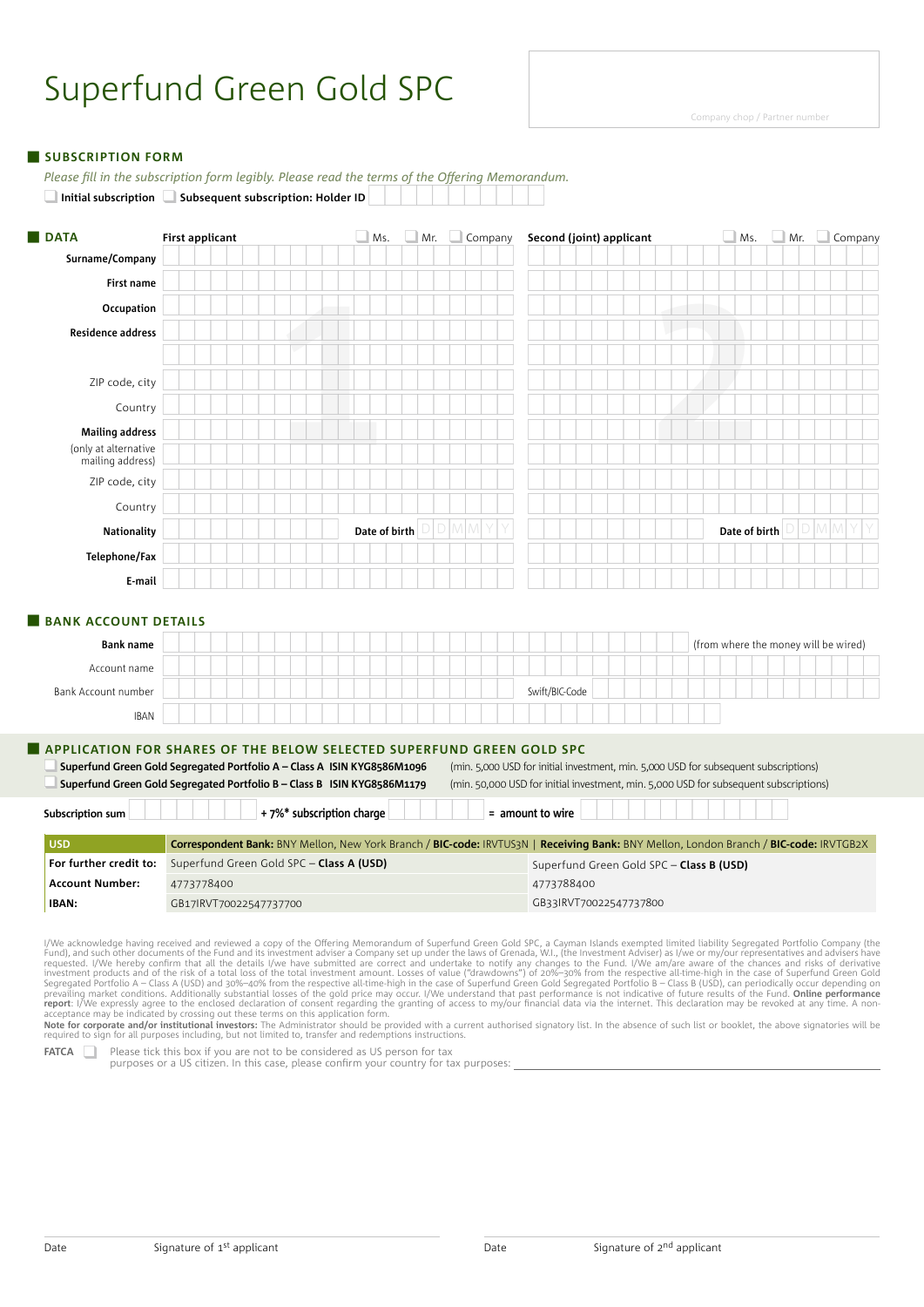### **Final declarations**

- 1. I/we hereby confirm that I/we have taken notice of the current Offering Memorandum of Superfund Green Gold Segregated Portfolio A/B – Class A/B (the "Fund"), a segregated Portfolio of Superfund Green Gold SPC (the "Company") and I/we explicitly acknowledge the content.
- I/we hereby confirm that all the details I/we have submitted are correct and undertake to notify any changes to the Company.
- 3. This application is irrevocable. I/We undertake to transfer for good value the subscription monies for this application in the correct currency to the correct account as indicated herein. The application shall be settle herefrom.
- 4. This application form may be sent by fax. The Company or its agent shall not be liable for having accepted a subscription made in such manner. I/We undertake, at my/our own expense, to forward the original application form immediately by priority express mail or express courier to the attention of the Company or its agent.
- 5. The Company or its agent may refuse any application received or cancel an application accepted by<br>fax, should the original application form not be received within five business days following the<br>relevant valuation date such cancellation. The Company or its agent may take any judicial or non-judicial action against me/ us or any representative in the case of a cancellation following such non-receipt.
- The subscription monies for this application do not derive from illegal activities as described in the applicable laws and regulations relating to the prevention of money laundering. I/We agree that in<br>the case this application is not accompanied by the documents required under such laws and<br>regulations the application may have been received by the Company or its agent in a form acceptable to the Company or its agent.
- I/We hereby confirm that I/we am/are the beneficial owner of the transferred money. The name of the holder on the originating bank account for the subscription funds must be the same as the subscriber, otherwise the subscription will not be accepted by the registrar or its appointed agent.
- 8. I/We agree that my/our subscription is subject to allocation and acceptance or rejection by the Company, in whole or in part, in its sole discretion.
- 9. I/We agree that, if the Company accepts the subscription, it shall be bound by each and every provision of the Offering Memorandum and Articles of Association, as amended from time to time.
- 10. I/We acknowledge and agree that: (I) I/we are eligible to subscribe for the participating shares under<br>the applicable laws or exemptions to the laws of my/our jurisdiction ("eligible investors"), (II) the<br>participating amended (the "Act"); and (III) the offering of participating shares in the Fund is limited to "eligible investors" who are non-U.S. Persons ("U.S. Persons" is defined below).
- 11. I/We represent that I/we am/are not a U.S./Canadian Person, and as such, represent that (I) I/we am/<br>are not a citizen, resident or entity organised under the laws of the United States of America/Canada,<br>its territorie any citizen, resident or entity of the United States/Canada; (V) I/we will not transfer directly or<br>indirectly any of its participating shares or any interest therein (including without limitation any right<br>to receive divi (VI) I/we did not acquire nor will I/we transfer any of its participating shares within the United States/<br>Canada; (VII) I/we did not engage and will not engage in any activity relating to the sale by me/us of<br>my/our parti
- 12. I/We represent that I/we am/are not a citizen or resident of the Cayman Islands.
- 13. I/We acknowledge that (a) I/we have received a copy of the Offering Memorandum of the Fund,<br>have read and understood its provisions and am/are familiar therewith, and that all documents,<br>records and books pertaining t opportunity to ask questions of and receive answers from the Company and the investment adviser<br>(or its agents) concerning the terms and conditions of this investment in the Fund; (c) all such<br>questions have been answered tax risks involved in or resulting from an investment in the Fund.
- 14. I/We represent that I/we, together with my/our representative(s) and advisers, have sufficient knowledge and experience in financial, legal and tax matters to be capable of evaluating the merits and risks of an investm
- 15. I/We represent (if I/we am/are not a natural person) that (I) I/we was/were not formed solely for the purpose of investing in the Fund; (II) no more than 20% of my/our assets are being and will be<br>invested in the Fund; and (III) none of my/our partners, shareholders or other beneficiaries or<br>owners have the right to elect regarding non-participation in an investment of the Fund.
- 16. I/We represent that I/we have sufficient means to bear the economic risk of losing the entire investment in the Fund.
- 17. I/We represent that I/we am/are purchasing the participating shares in the Fund for my/our own account and not with a view toward resale or redistribution.
- 18. I/We agree that if any of the statements, representations, warranties or covenants made herein by
- me/us become untrue or inaccurate, I/we shall immediately at such time notify the Fund in writing.<br>19. I/We acknowledge that the application form is not transferable or assignable and agree that it will<br>not be altered, ame
- 20. I/We agree to indemnify and hold harmless the Company, its managers, directors and officers and the Administrator, the investment adviser, their principals, members and managers, and the Fund

from and against any loss, liability, cost or expense (including attorneys' fees, taxes and penalties)<br>which may result, directly or indirectly, from any misrepresentation or breach of any warranty,<br>condition, covenant or the Company or the Fund.

- 21. If an entity organised under the laws of the Cayman Islands, I/we represent that (I) neither the Company, the investment adviser, the distributor nor anyone associated with the Company directly<br>or indirectly solicited my/our investment in the Fund; (II) I/we requested that the Company furnish<br>me/us with a copy of the direct or indirect solicitation by the Company, the investment adviser or the distributor approached<br>the investment adviser seeking the opportunity to invest in the Fund; and (IV) I/we have not been<br>invited to subscribe fo
- 22. I/We acknowledge that due to anti-money laundering requirments, the Administrator and/or the Company shall require proof of identity before the application can be processed and the Company, the Fund and/or the Adminis
- 23. I/We agree that the information contained herein, as well as any other personal information provided to the Fund, may be documented, altered or used in any way by the Fund. The uses of such information will be exclusiv Fund (e.g. external data processing center, dispatch center or collecting agencies).
- 24. I/We acknowledge and agree that, in the event of any transfer of my/our shares to a transferee, I/we shall (in the event that it was previously exempted from doing so) be required to provide to the Administrator such d both me/us, as transferor, and any transferee) has been received by the Administrator to its full satisfaction.
- 25. I/We acknowledge and agree that I/we may be required to provide due diligence information or<br>documentation upon request by the Fund and/or the Administrator. If the Fund and/or the<br>Administrator shall require due dilig requested documents. The Fund and/or the Administrator shall be held harmless and indemnified<br>against any loss ensuing due to the delay to process this application, if such information has been<br>required by the company, the
- 26. Joint beneficiaries are deemed to hold the shares as joint tenants. If one or more joint shareholder(s) dies, the surviving shareholder(s) will continue to own all of the shares.
- 27. I/We acknowledge that personal information may have been provided and may, from time to time<br>be provided, in respect to my/our subscription and dealings with the Company or its agents and that<br>I/we have the right to re
- 28. I/We agree that any information or documents relating to myself / ourselves or to my/our account may be disclosed to and/or permitted to be used by any agent of the Company or to any companies, substidiaries or related
- 29. I/We agree that the Company or its agents can disclose my/our information to third parties where<br>necessary or for legitimate business purposes which may include auditors, the Cayman Islands<br>Monetary Authority or other requirements.

## **DUE DILIGENCE**

### *Anti-Money Laundering*

### **1. General**

Measures aimed at the prevention of money laundering may require subscribers in the Funds to verify their<br>identity to the Administrator. Depending on the circumstances of each such application, verification may<br>not be requ a recognised financial institution, or the application is made through a recognised intermediary. These ex-<br>ceptions will only apply if the financial institution or intermediary referred to above to above is within an<br>"App

The Administrator will notify applicants if proof of identity is required and, in such case, the specific guidelines below regarding proof of identity will be applicable. By way of example, individual subscribers may be required to produce a copy of a passport or identification card duly certified by a public authority such as a no directors and beneficial owners.

The details given above are by way of example only and the Company and the Funds have authorised the Administrator to request such information and documentation as is necessary to verify the identity of a subscription subs requested information has been provided.

Each subscriber acknowledges that the Administrator shall be held harmless against any loss arising as a result of a failure to process an application for, or redemption of, shares if such information and documen-<br>tation as has been requested by the Administrator has not been provided by the applicant. Exemptions to<br>the ident

### **2. Due diligence requirements for subscribers**

- **2.1. Exemption for subscription debited from bank account in an Approved Country:**
- If payment for subscriptions is to be made by any electronic means which is effective to transfer funds and the payment is clearly or on the face of it debited from an account in the subscriber's name at a bank registered in the Cayman Islands or that is regulated in and either based or incorporated in or<br>formed under the laws of an "Approved Country" (defined in the schedule below), then no further<br>identification is require

All investors that are companies, partnerships, unincorporated businesses or trusts must provide the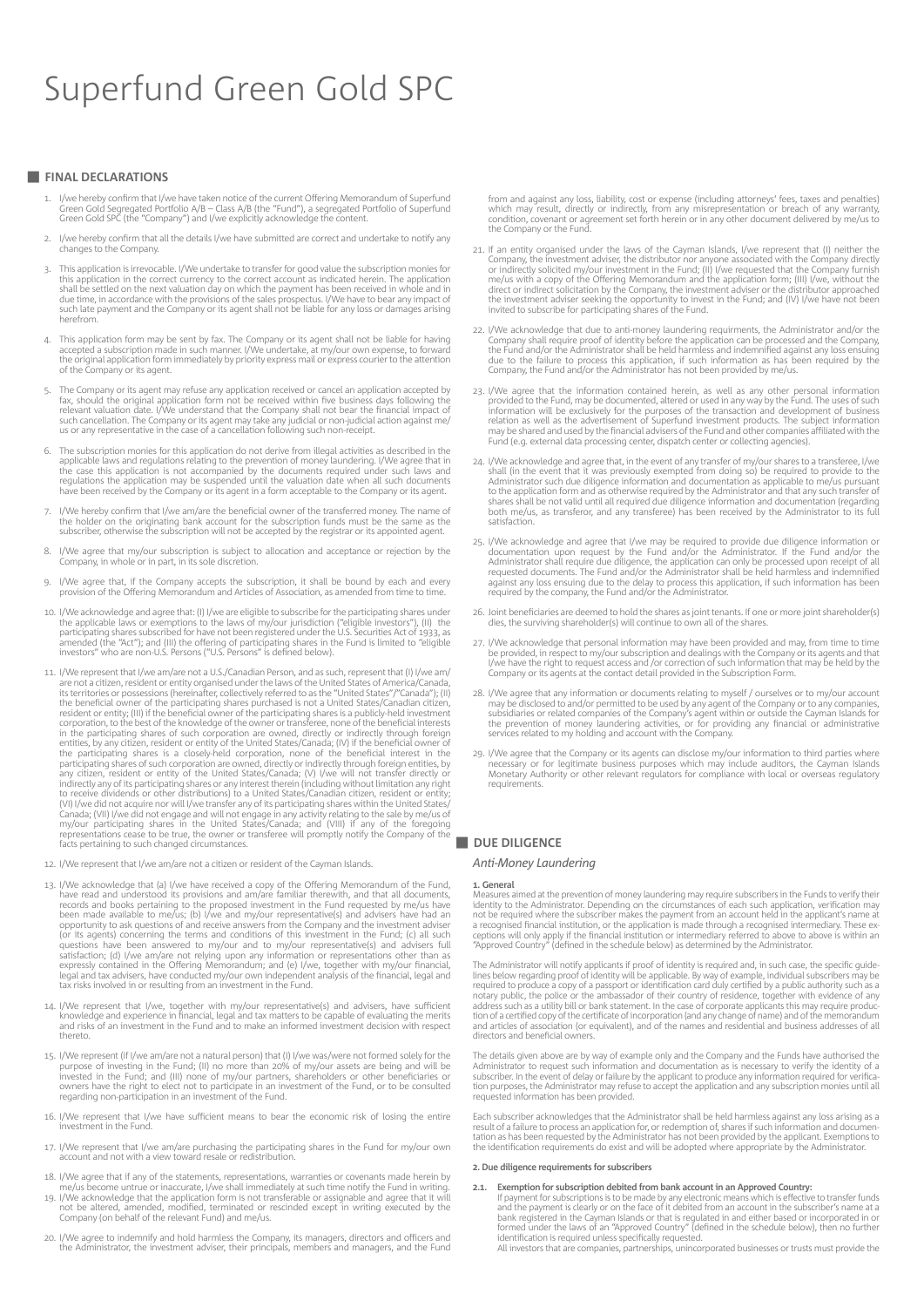Administrator with an original or certified true copy of the register of members, partners, trustees or beneficiaries (or a list thereof, if no register exists) to enable the Administrator to identify the ultimate benefici such ultimate beneficial owners

#### General identification requirements:  $2.2.$

Where a subscriber is unable to comply with Section 1 above, original or certified true copies of the following identification will be required:

#### For individuals:  $\Delta$

- For internation:<br>evidence of true name, signature and date of birth and photographic identification (validity of document should not be older than ten (10) years);  $\left( 1\right)$
- evidence of permanent address:
- eviewelle on permanent advisor.<br>The individual maintains a current relationship and has maintaine<br>such a relationship for at least three years; and  $(IV)$ Individual Profile (attached).

### For companies:

- For companies:<br>copy of certificate of incorporation and any change of name certificate;<br>Memorandum & Articles of Associaton with a Financial Reference Letter for the corporation;<br>certificate of good standing;<br>register or o  $(1)$
- 
- $(IV)$
- register of tourier acceptance is to uncertors and onlined properly authorised mandate of the company to subscribe in the form, for example, of a certified resolution which includes naming authorised signatories;<br>a descrip
- $(VI)$
- ίviί
- a uses in point of the nature of the business of the company,<br>dentification as described for individuals above of at least 2 directors and authorised signatories;<br>register of members or list of shareholders holding a contr  $I(X)$
- holding 10% or more of the share capital; and<br>Individual Profile for at least 2 directors (attached).  $(X)$

- $\frac{C}{(1)}$
- For partnerships and unincorporated businesses:<br>a copy of any certificate of registration and certificate of good standing, if registered;<br>identification, as described for individuals and, where relevant, companies above o (II)
- extraction, as a cascined or intended standard in the creation, companies above or a majority or are<br>partners, owners or managers and the authorised signatories;<br>a copy of the mandate from the partnership or business autho  $(|||)$  $(IV)$ a copy of any constitutional documents.

#### $D)$ For trustees:

- identification, as described above for individuals or companies (as the case may be) in respect of  $(1)$ the trustees
- identification, as described above for individuals, in respect of beneficiaries, any person on whose  $(11)$ instructions or in accordance with whose wishes the trustee/nominee is prepared or accustomed to act and of the settlor of the trust: and

 $(|||)$ evidence of the nature of the duties or capacity of the trust

Exemptions to the identification requirements do exist and will be adopted where appropriate by the Administrator

### Schedule

-<br>"Approved Country" means a country that the Administrator recognises as having equivalent legislation to man law and requilations. The current "Annroved Countries" are List of "Approved Countries":

| Australia              | Canada    | Hong Kong     | Luxembourg           | Spain          |
|------------------------|-----------|---------------|----------------------|----------------|
| Austria                | Denmark   | Iceland       | Malta                | Sweden         |
| <b>Bahamas</b>         | Finland   | Ireland       | Netherlands          | Switzerland    |
| Bahrain                | France    | Isle of Man   | Netherlands Antilles | United Kingdom |
| <b>Barbados</b>        | Germany   | Italy         | New Zealand          | <b>USA</b>     |
| Belgium                | Gibraltar | Japan         | Norway               |                |
| Bermuda                | Greece    | Jersey        | Portugal             |                |
| British Virgin Islands | Guernsey  | Liechtenstein | Singapore            |                |

### Activation of Online Performance Report / Declaration of Consent

I/we hereby expressly agree to the electronic processing and transfer of the below described data regarding my/our investment in any Superfund financial product, as well as making these data accessible via internet through perfund group of investment companies. This especially refers to the following financial data (hereinaf-<br>ter called "financial data"):

Date of subscription/redemption of the respective Superfund financial product

Type of product<br>Type of product<br>Price per share at subscription/redemption date

 $\mathbf{u}$ 

 $\blacksquare$ 

- Value of the respective subscription/redemption ("transactions")<br>Number of subscribed/redeemed or held shares<br>Absolute and relative performance since subscription  $\blacksquare$ 
	-
- $\blacksquare$ Realized/unrealized profit/loss in absolute and relative figures

My/our financial data will only be made accessible electronically via the internet if the declaration of Wyour manutati data wit only be made accessible excludingly was the interacted to represent in the application form has been signed by one (in case of a joint account where the signature of just one of the applicants is re or residence or the investor(s) will not be made available. Uny the product-related financial figures<br>without any direct reference to an individual person will be available. I/we furthermore expressly agree<br>that all financ

I/we are aware that this declaration of consent may be revoked at any time without providing a reason. The above mentioned financial data are made available free-of-charge. No responsibility is taken for the completeness a brown of the canonical data (including name) to the above mentioned companies in order to advise me/us on our investment, and in order to deal with any claims, subject to private law, asserted by these companies to the Sup

All financial data will only be accessible via the internet after entering my/our user identification, or the<br>user identification of the respective company, and the respective unique password. The mentioned fibecause the superfunction of the superfunction and the superfunction and the superfunction and the superfunction of the superfunction of the superfunction of the superfunction of the superfunction of the parties. Any liabi perfect to the set of the set of the set of the set of the set of the set of the set of the set of the set of the set of the set of the set of the set of the set of the set of the set of the set of the set of the set of th

The Superfund group of investment companies is furthermore not liable for an improper use of the financial data by unauthorized persons, unless it occurs due to a deliberate or grossly negligent, unlawful violation by any vestment in any Superfund financial product.

of the provisions of this declaration of consent is or becomes ineffective or unfeasible, this does not affect the effectiveness of the remaining provisions. In such a case the ineffective or unfeasible provi-From which be replaced by a legally allowed and effective or feasible provision, which leads to the same<br>result originally intended by the applicant and which does not violate any legal provisions.

Upon acceptance of your subscription you will receive your original Transaction Confirmation and<br>the password for accessing your online performance report.

## Fund Factor

| unu ratta |
|-----------|
|           |
|           |
|           |
|           |
|           |
|           |
|           |
|           |
|           |
|           |

| Superfund Green Gold Segregated Portfolio A - Class A (USD)                           | ISIN: KYG8586M1096   | CUSIP G8586M 10 9 | Incentive fee: 20% of the realized trading profits |
|---------------------------------------------------------------------------------------|----------------------|-------------------|----------------------------------------------------|
| Minimum initial subscription/subsequent subscription                                  | 5,000 USD/5,000 USD  |                   |                                                    |
| <b>Superfund Green Gold Segregated Portfolio B - Class B (USD)</b> ISIN: KYG8586M1179 |                      | CUSIP G8586M 117  | Incentive fee: 25% of the realized trading profits |
| Minimum initial subscription/subsequent subscription                                  | 50,000 USD/5,000 USD |                   |                                                    |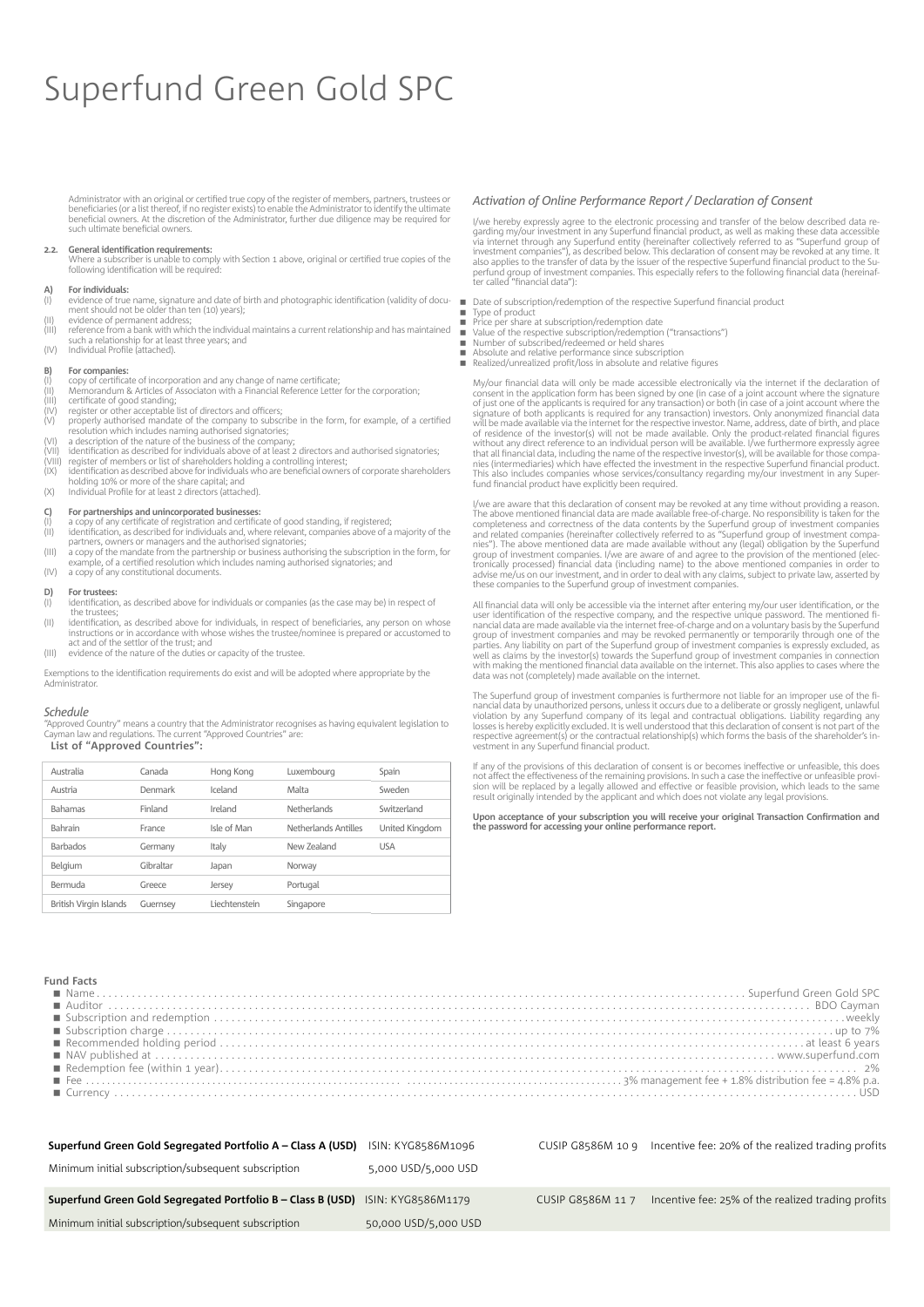## Individual Self-Certification

| Τo          |  |  |  |  |  |
|-------------|--|--|--|--|--|
| Superfund   |  |  |  |  |  |
|             |  |  |  |  |  |
| Account No. |  |  |  |  |  |

### **INSTRUCTIONS FOR COMPLETION**

We are obliged under the Foreign Account Tax Compliance Act (FATCA), related intergovernmental agreements ("IGAs") and agreements authorising the automatic exchange of information to collect certain information about each investor's tax arrangements. Please complete the sections below as directed and provide any additional information that is requested. Please note that in certain circumstances we may be obliged to share this information with relevant tax authorities.

Terms referenced in this form shall have the same meaning as applicable under the relevant IGAs, local Regulations and/or local Guidance Notes. Copies of the IGAs are available on the US Department of the Treasury's website at: *http://www.treasury.gov/resource-center/tax-policy/treaties/Pages/FATCA-Archive.aspx*; and Copies of the Agreement to Implement International Tax Compliance are available on the UK Department of the HM Revenue & Customs website at: *https://www.gov.uk/government/publications/automatic-exchange-of-information-agreements-other-uk-agreements/* automatic-exchange-of-information-agreements-other-uk-agreements

If any of the information below about your tax residence or FATCA classification changes in the future, please ensure you advise us of these changes promptly. If you have any questions about how to complete this form, please contact your tax advisor.

Please note that where there are joint account holders each investor is required to complete a separate Self-Certification form.

## **Name** ☐☐☐☐☐☐☐☐☐☐☐☐☐☐☐☐☐☐☐☐☐☐☐☐☐☐☐☐☐ **Date of Birth** ☐☐☐☐☐☐ **Country of Birth** ☐☐☐☐☐☐☐☐☐☐☐☐☐☐☐☐☐☐☐☐☐☐☐☐☐☐☐☐☐☐☐☐☐☐☐☐☐☐☐☐ **Fund Name** ☐☐☐☐☐☐☐☐☐☐☐☐☐☐☐☐☐☐☐☐☐☐☐☐☐☐☐☐☐☐☐☐☐☐☐☐☐☐☐☐ **Permanent Residence Address:** Number & Street ☐☐☐☐☐☐☐☐☐☐☐☐☐☐☐☐☐☐☐☐☐☐☐☐☐☐☐☐☐☐☐☐☐☐☐☐☐☐☐☐ City/Town ☐☐☐☐☐☐☐☐☐☐☐☐☐☐☐☐☐☐☐☐☐☐☐☐☐☐☐☐☐☐☐☐☐☐☐☐☐☐☐☐  $State/Proving/Conny$ **Post Code** ☐☐☐☐☐☐☐☐☐☐☐☐☐☐☐☐☐☐☐☐☐☐☐☐☐☐☐☐☐☐☐☐☐☐☐☐☐☐☐☐ **Country** ☐☐☐☐☐☐☐☐☐☐☐☐☐☐☐☐☐☐☐☐☐☐☐☐☐☐☐☐☐☐☐☐☐☐☐☐☐☐☐☐ **Mailing address (if different from above):** Number & Street ☐☐☐☐☐☐☐☐☐☐☐☐☐☐☐☐☐☐☐☐☐☐☐☐☐☐☐☐☐☐☐☐☐☐☐☐☐☐☐☐ City/Town ☐☐☐☐☐☐☐☐☐☐☐☐☐☐☐☐☐☐☐☐☐☐☐☐☐☐☐☐☐☐☐☐☐☐☐☐☐☐☐☐ State/Province/County **Post Code** ☐☐☐☐☐☐☐☐☐☐☐☐☐☐☐☐☐☐☐☐☐☐☐☐☐☐☐☐☐☐☐☐☐☐☐☐☐☐☐☐ **Country** ☐☐☐☐☐☐☐☐☐☐☐☐☐☐☐☐☐☐☐☐☐☐☐☐☐☐☐☐☐☐☐☐☐☐☐☐☐☐☐☐  $M$  $M$  $D$  $D$  $Y$  $Y$

### **Section 1: Account Holder Identification:**

## **Section 2: Declaration of U.S. Citizenship or U.S. Residence for Tax purposes**

## **Please tick either (a) or (b) or (c) and complete as appropriate.**

**(a)** I confirm that I am a U.S. citizen and/or resident in the U.S. for tax purposes (green card holder or resident under the substantial presence test)

and my U.S. federal taxpayer identifying number (U.S. TIN) is as follows:

**(b)** q I confirm that I was born in the U.S. (or a U.S.) but am no longer a U.S. citizen as I have voluntarily surrendered my citizenship as evidenced by the attached documents. **OR (c)** I confirm that I am not a U.S. citizen or resident in the U.S. for tax purposes.

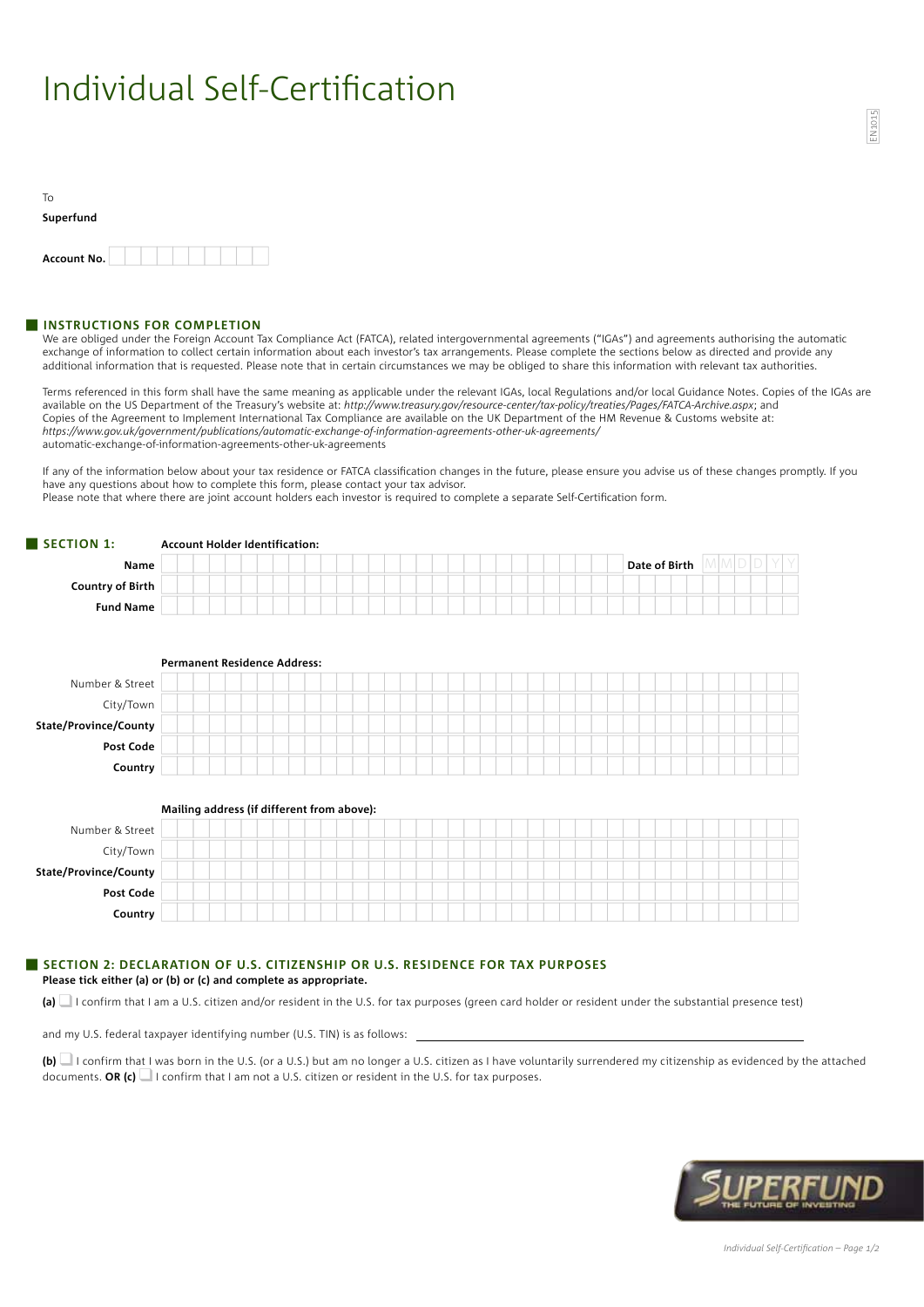## Individual Self-Certification

\*Complete section 3 if you have non-U.S. tax residencies.

## **Section 3: Declaration of Tax Residency (other than U.S.)\***

I hereby confirm that I am, for tax purposes, resident in the following countries (indicate the tax reference number type and number applicable in each country).

| <b>COUNTRY/COUNTRIES OF TAX RESIDENCY</b> | <b>TAX REFERENCE NUMBER TYPE:</b> | <b>TAX REFERENCE NUMBER</b> |
|-------------------------------------------|-----------------------------------|-----------------------------|
|                                           |                                   |                             |
|                                           |                                   |                             |
|                                           |                                   |                             |
|                                           |                                   |                             |

## **Section 4: Declaration and Undertakings**

I declare that the information provided in this form is, to the best of my knowledge and belief, accurate and complete.

I undertake to advise the recipient promptly and provide an updated Self-Certification form within **30 days** where any change in circumstances occurs which causes<br>any of the information contained in this form to be incorre

Where legally obliged to do so, I hereby consent to the recipient sharing this information with the relevant tax information authorities.

## **Authorised Signature:**

| <b>Name and Surname</b> |  |  |  |  |  |  |  |  |  |  |
|-------------------------|--|--|--|--|--|--|--|--|--|--|
| Position / Title        |  |  |  |  |  |  |  |  |  |  |
| Date                    |  |  |  |  |  |  |  |  |  |  |

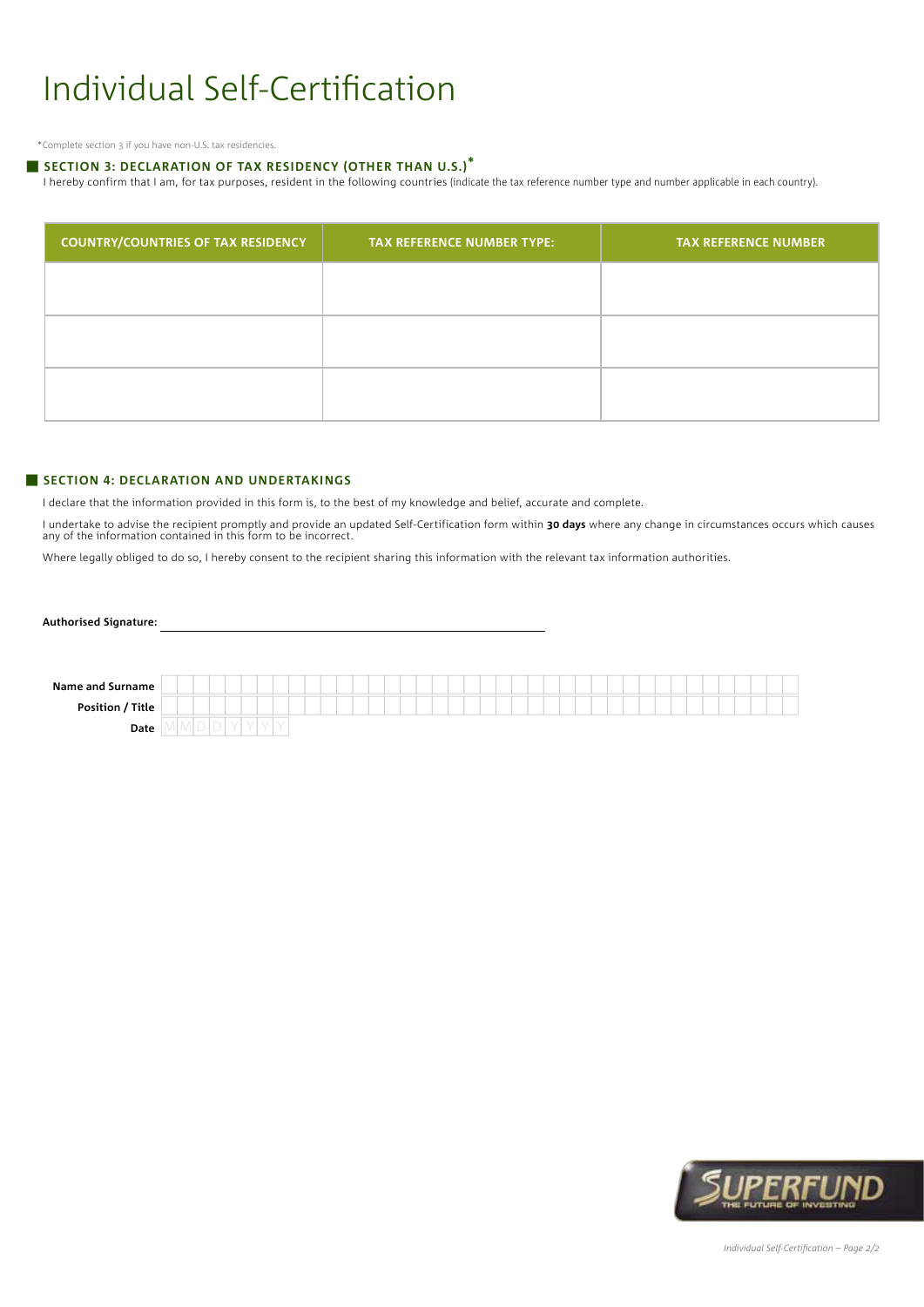## Risk Considerations

## **Special Risk Considerations for Investments in Superfund Green Gold SPC**

| <b>DATA</b>              | First applicant | Ms.<br>Mr. | Company<br>$\overline{\phantom{a}}$ | Second (joint) applicant | Company<br>Mr.<br>Ms. |
|--------------------------|-----------------|------------|-------------------------------------|--------------------------|-----------------------|
| Surname/Company          |                 |            |                                     |                          |                       |
| <b>First name</b>        |                 |            |                                     |                          |                       |
| <b>Residence address</b> |                 |            |                                     |                          |                       |
| Street                   |                 |            |                                     |                          |                       |
| ZIP code, city           |                 |            |                                     |                          |                       |
| Country                  |                 |            |                                     |                          |                       |

In addition to the trading results of the Superfund trading strategy, the value of shares of Superfund Green Gold SPC will be directly affected by movements in the US Dollar price of gold. This means that during times when a full hedge is implemented a 5% increase in the USD gold price will result in a 5% increase in the Net Asset Value (NAV) of your Superfund Green Gold SPC investment; conversely, a 5% decrease in the USD gold price will result in a 5% decrease in NAV.

If general trading restrictions of the offering documents make it impossible to fully hedge the assets of Superfund Green Gold SPC against the gold price, then the gold hedge position will be held as close as possible to the desired full hedge, without blocking assets that are necessary for the generally applied Superfund trading strategy, which will always retain priority within the trading process. NO GUARANTEE CAN BE GIVEN THAT THE TOTAL INVESTMENT PROCEEDS OF Superfund Green Gold SPC ARE ALWAYS FULLY HEDGED TO THE GOLD PRICE.

Since the price of gold may fluctuate substantially over short periods of time, Superfund Green Gold SPC may be more volatile than other types of investments. The price of gold is affected by numerous uncontrollable factors, including, but not limited to:

- Unpredictable monetary policies and economical and political conditions in countries throughout the world.
- Investor expectations with respect to the future rates of inflation and movements in world equity, financial and property markets.
- Global gold supply and demand, which is influenced by such factors as mine production and net forward selling activities by gold producers, central bank purchases and sales, jewellery demand and the supply of recycled jewellery, net investment demand and industrial demand.
- How much of the worldwide supply is held by large holders, such as governmental bodies and central banks; for example, if Russia or another large holder decided to sell some of its gold reserves, the supply would increase and the price would generally decrease.
- Interest rates and currency exchange rates, particularly the strength of and confidence in the US Dollar; and Investment and trading activities of hedge funds, commodity funds and other speculators.
- The location of reserves and mining operations among the major producers, as the economic, political, or other conditions affecting one of the major producers could have a substantial effect on the price of gold.
- Environmental, labour, and other costs in mining and production, as well as changes in laws relating to mining, production, or sales.

A decrease in the USD price of futures and forwards linked to gold, due to these risk factors or other potential factors that may directly affect the price of gold, will have a direct effect on the NAV of Superfund Green Gold SPC. DEPRECIATION OF THE GOLD PRICE WILL DIRECTLY DECREASE THE NET ASSET VALUE (IN USD AND OTHER CURRENCIES) OF Superfund Green Gold SPC.

I/We expressly confirm having read and understood this declaration.

Date Signature of 1<sup>st</sup> applicant Signature of 1<sup>st</sup> applicant Date Signature of 2<sup>nd</sup> applicant